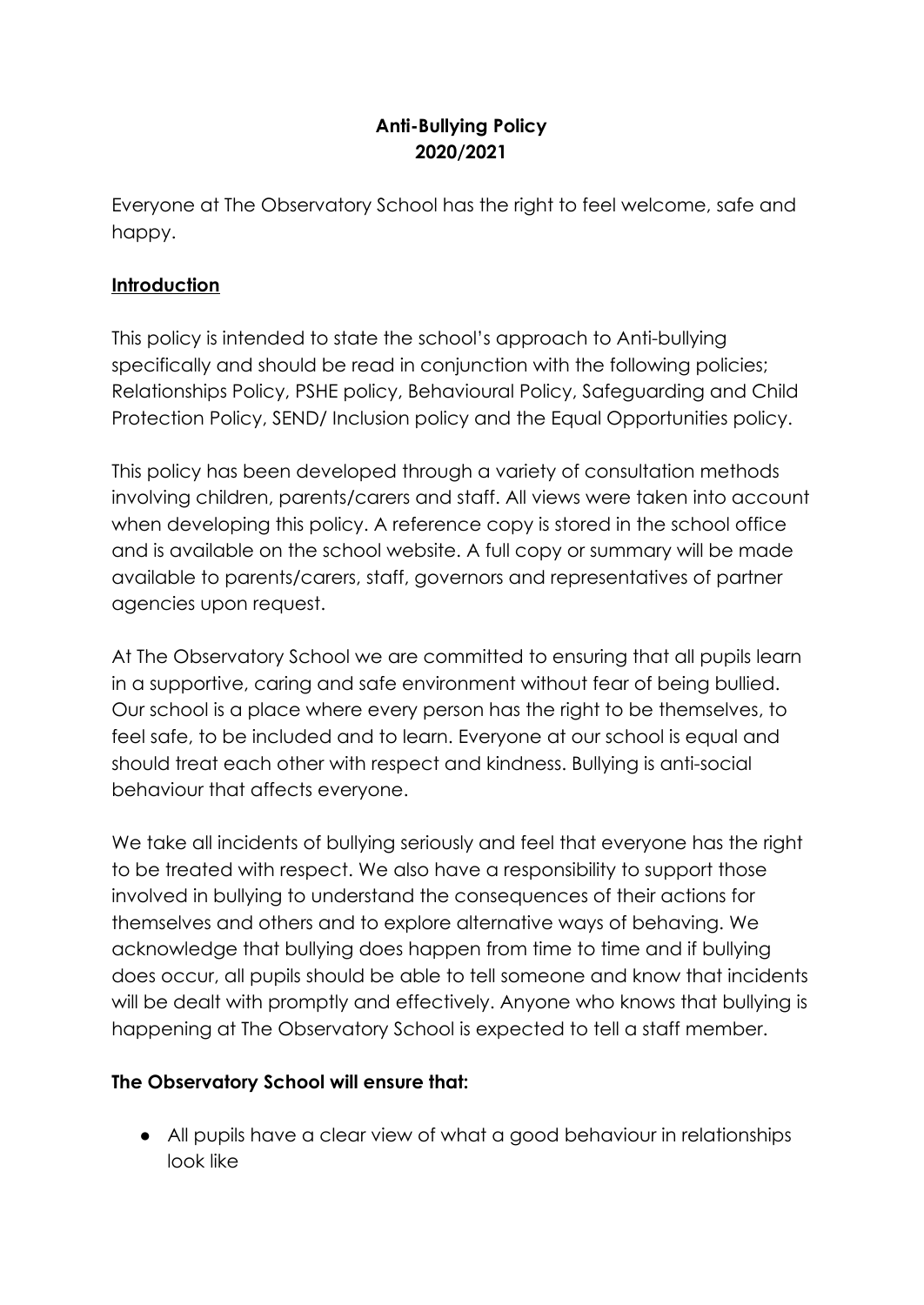- A clear, consistent approach to dealing with all forms of bullying is adopted and regularly monitored
- Anti-bullying initiatives are an integral part of the assembly and PSHE programmes for all years
- Advice to parents and pupils is provided
- Appropriate in-service training for all staff is provided
- A physical environment that is closely supervised and where pupils feel safe and secure
- Active support of parents and outside agencies.
- Pupils' and parents' concerns are listened to

# **Staff at The Observatory School will ensure that:**

- Incidents are promptly dealt with
- Restorative Practice approaches will be used where relevant (staff are to complete the RP request form)
- Incidents are verbally reported (to the Headteacher or Deputy Headteacher), before the end of the day
- Incidents are recorded on MyConcern and Sleuth

## **Prevention of bullying**

In order to avoid bullying the school aims to establish a positive approach to behaviour.

Strategies may include:

- Reminders of the School Pledge
- Setting rules, goals/targets
- Raising self esteem
- The school values rewarding kindness
- Helping pupils to recognise triggers and to avoid them
- Helping pupils to admit and acknowledge responsibility and to apologise
- Teaching social skills e.g. in class, in the playground, in the dinner hall
- Planned activities e.g. team building, PSHE, assemblies, social time
- Concentrating on behaviour rather than the child. (e.g. not labelling pupils as 'naughty' or 'a bully' or 'scape-goat')
- Encouraging the feeling of 'belonging' to a community and use peer group pressure to actively discourage bullying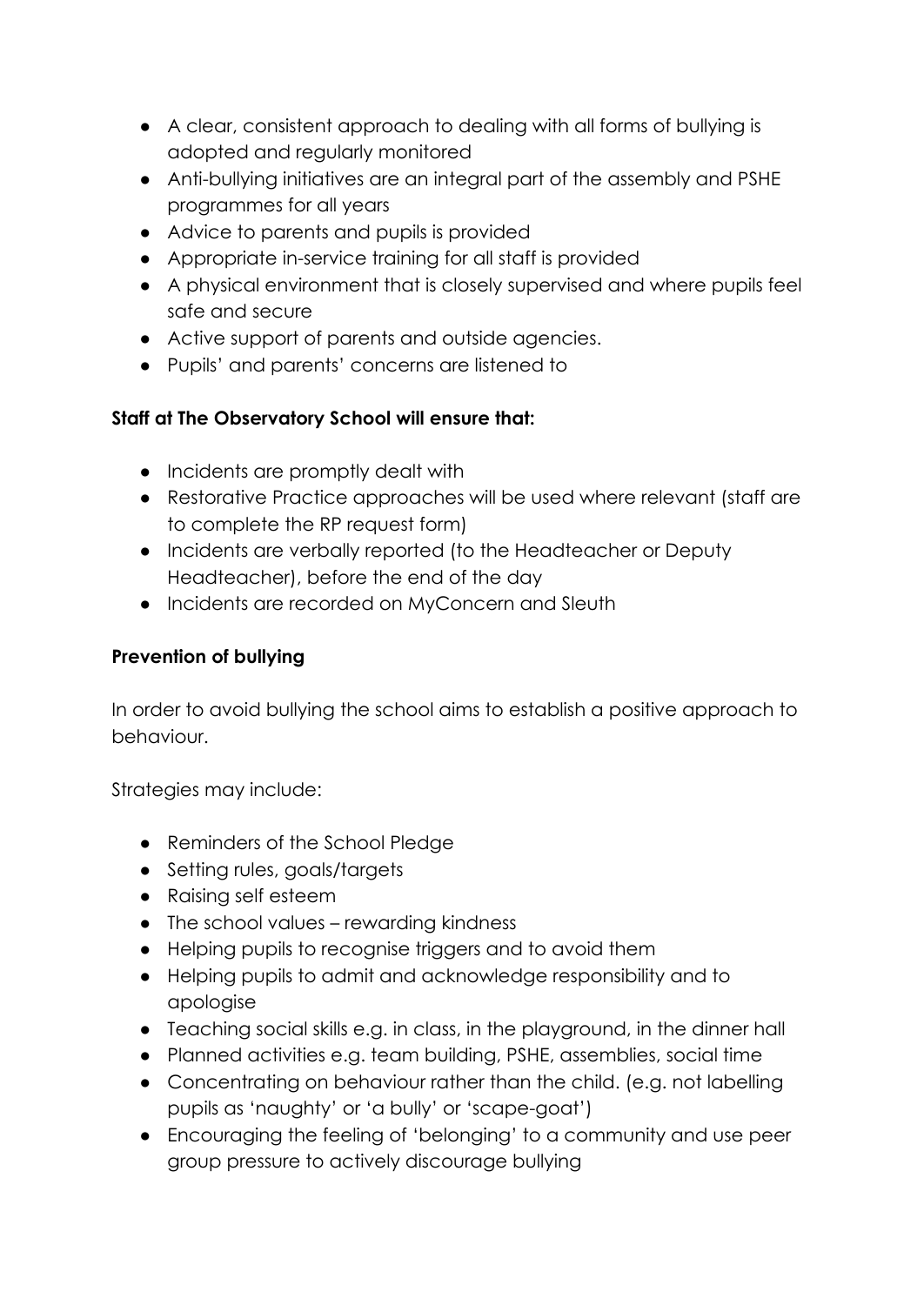- Celebrating all achievements
- Careful consideration of how adults in school talk to pupils
- Adults modelling positive interactions around school
- Keeping up to date through professional training
- Work with parents, if necessary, to develop their understanding of bullying

The school works hard to ensure that all pupils know the difference between bullying and "falling out". Form Teachers, Learning Mentors and Teaching Assistants work with pupils who may encounter difficulties linked to friendships. This involves talking to pupils, running peer support groups and supporting peer mediation.

### **Definition of bullying**

'Behaviour by an individual or group usually repeated over time, that intentionally hurts another individual or group either physically or emotionally'.

Bullying can manifest itself in any of the following ways:

- Physical bullying (e.g. hitting, pushing, unwanted physical contact)
- Direct verbal bullying e.g. name calling or sarcasm, including comments related to race
- Using racist or sexually abusive comments
- Derogatory and discriminatory language
- Relational bullying
- Bullying related to special educational needs or disabilities
- Taunting
- Mocking
- Making offensive comments
- Taking or damaging belongings
- Cyber bullying the use of information and communication technology, particularly mobile phones and the internet, deliberately to upset someone else
- Producing offensive graffiti
- Gossiping and spreading hurtful and untruthful rumours
- Excluding people from groups
- Sexist/transgender/homophobic bullying
- Bullying related to race, religion or culture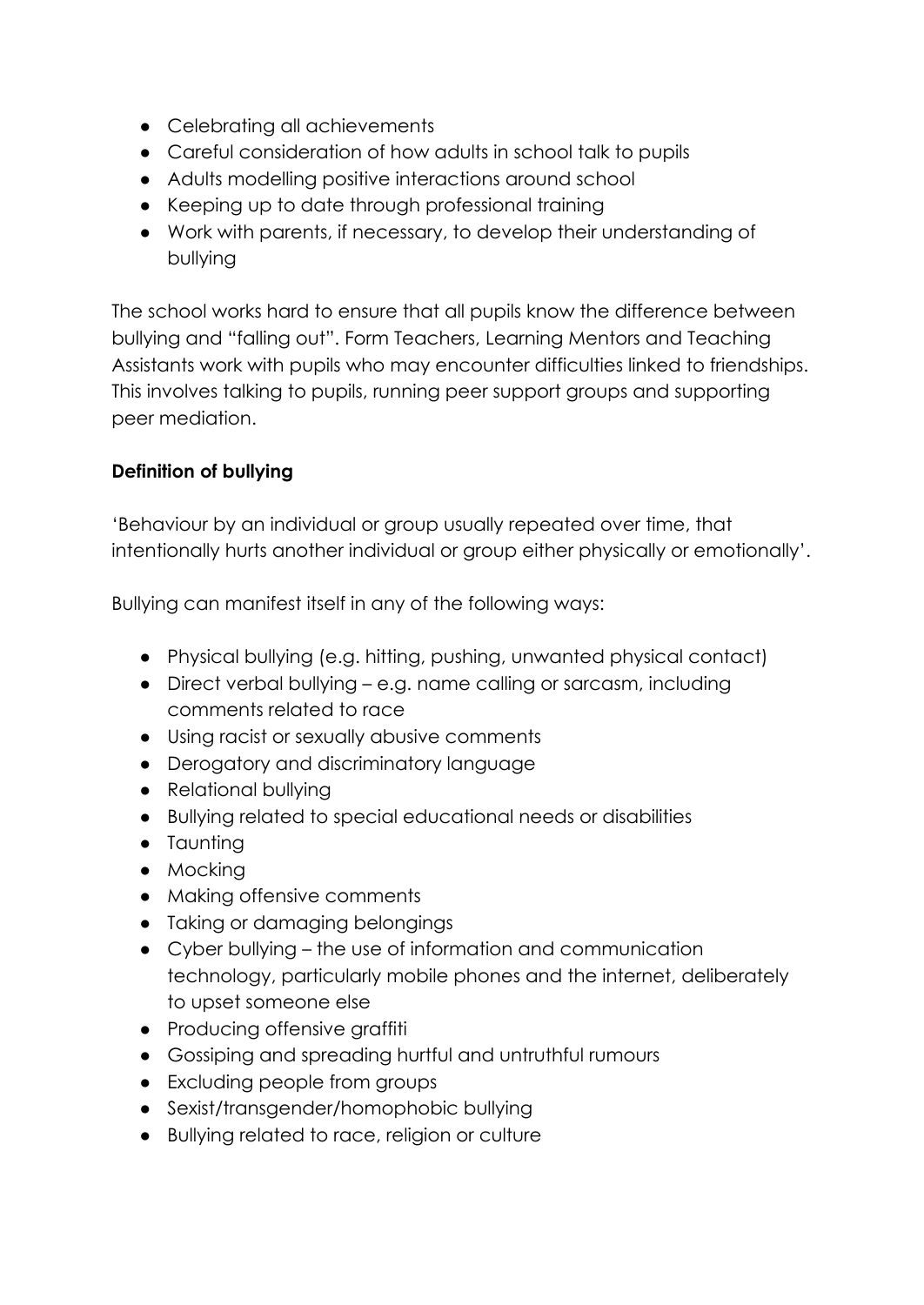● Bullying of young carers or looked after children or otherwise related to home circumstances

Although bullying can occur between individuals it can often take place in the presence (virtually or physically) of others who become the 'bystanders' or 'accessories.

There is no hierarchy of bullying – all forms should be taken equally seriously and dealt with appropriately.

### **Signs to look for:**

Staff and parents/carers are in a position to observe changes in the behaviour of a pupil, which may indicate that they are being subjected to bullying. The following is a list of signs to look out for:

- Damage to or losses of items of clothing, property or schoolwork. If this occurs frequently, then start to ask questions
- Are there signs of physical injuries, e.g. cuts or bruises?
- Behaviour or learning behaviour is perceived to have changed in a negative way
- Playing truant or a reluctance to travel to and/or attend The Observatory School
- Being aware of pupils who are reluctant to attend learning sessions
- An unhappy pupil who may not wish to go out at breaks or lunchtimes
- A pupil who threatens to self-harm

Staff will listen to pupils when they are willing to talk about bullying. We will be sensitive to a pupil's need for privacy and respect, encouraging the ethos of 'it is safe to tell'. All staff will actively support the Anti-Bullying and Behaviour Policies using Restorative Practice approaches wherever possible.

### **Implications for Students**

A pupil who believes that they have been subject to harassment should, in the first instance, state that the behaviour is unwelcome, unwanted, unacceptable and/or offensive and ask the individual(s) concerned to stop.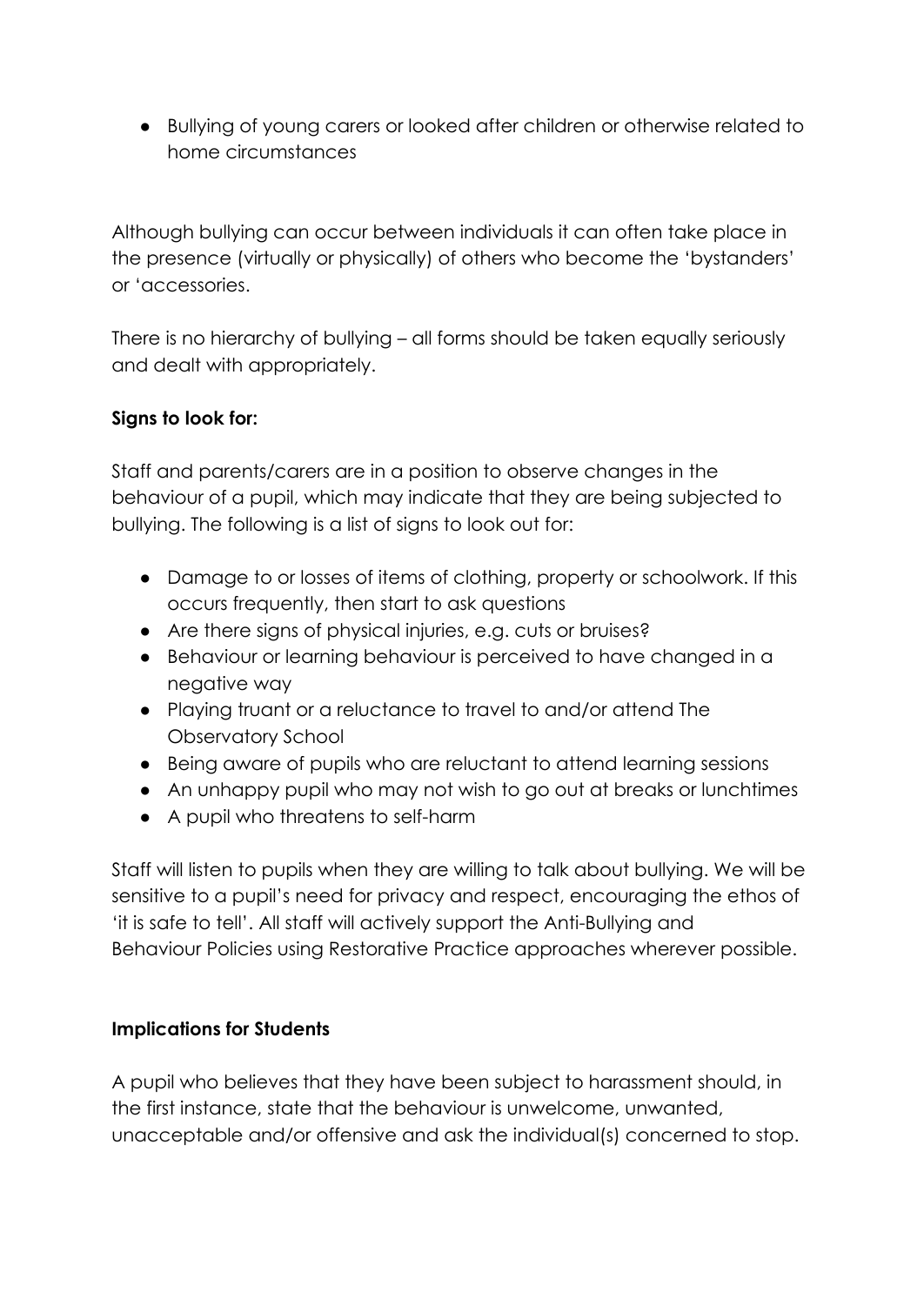Our procedures encourage pupils to report incidents of bullying. Pupils will recognise each other's rights and responsibilities to ensure the following:

- To be physically safe
- To keep own possessions
- To be free of insult, derogatory terms and teasing
- To be able to associate with other young people for companionship and friendship

The School Pledge at The Observatory School encourages pupils to ensure the physical safety of others, the security of everyone's personal possessions and freedom from hurt by name calling, teasing and the inclusion of all pupils in social and learning activities. Restorative Practice approaches will be used wherever possible.

### **Recording and reporting bullying**

Bullying may be reported by a pupil, a parent/carer, or a member of staff. In some cases, a pupil may admit to a member of staff that they have bullied another child. All reported incidents of bullying must be investigated and taken seriously by staff members; in the first instance this is by the pupil's form teacher. The following action should result:

- Discussion takes place in a quiet, safe place without distraction, as soon as possible. It is preferable that the teacher who receives the initial report is the one who pursues it in the first instance. If this is not possible then it is the pupils form teacher or TA
- No pre-judgement should be made. It is important to listen. The teacher should be as objective as possible to ensure fairness
- Establish the whole story, including, other pupils who may have been involved. To ensure accuracy, brief notes should be taken at the time using the language/words used by the pupil
- Talk to all pupils who are involved, including any bystanders or colluders who joined in but did not initiate any bullying.
- Avoid allocation of blame but discuss responsibility and actions needed.
- Tell victim what is happening throughout the process.
- Establish the long-term needs of all the pupils involved in an incident and put in place positive strategies. The Learning Mentors may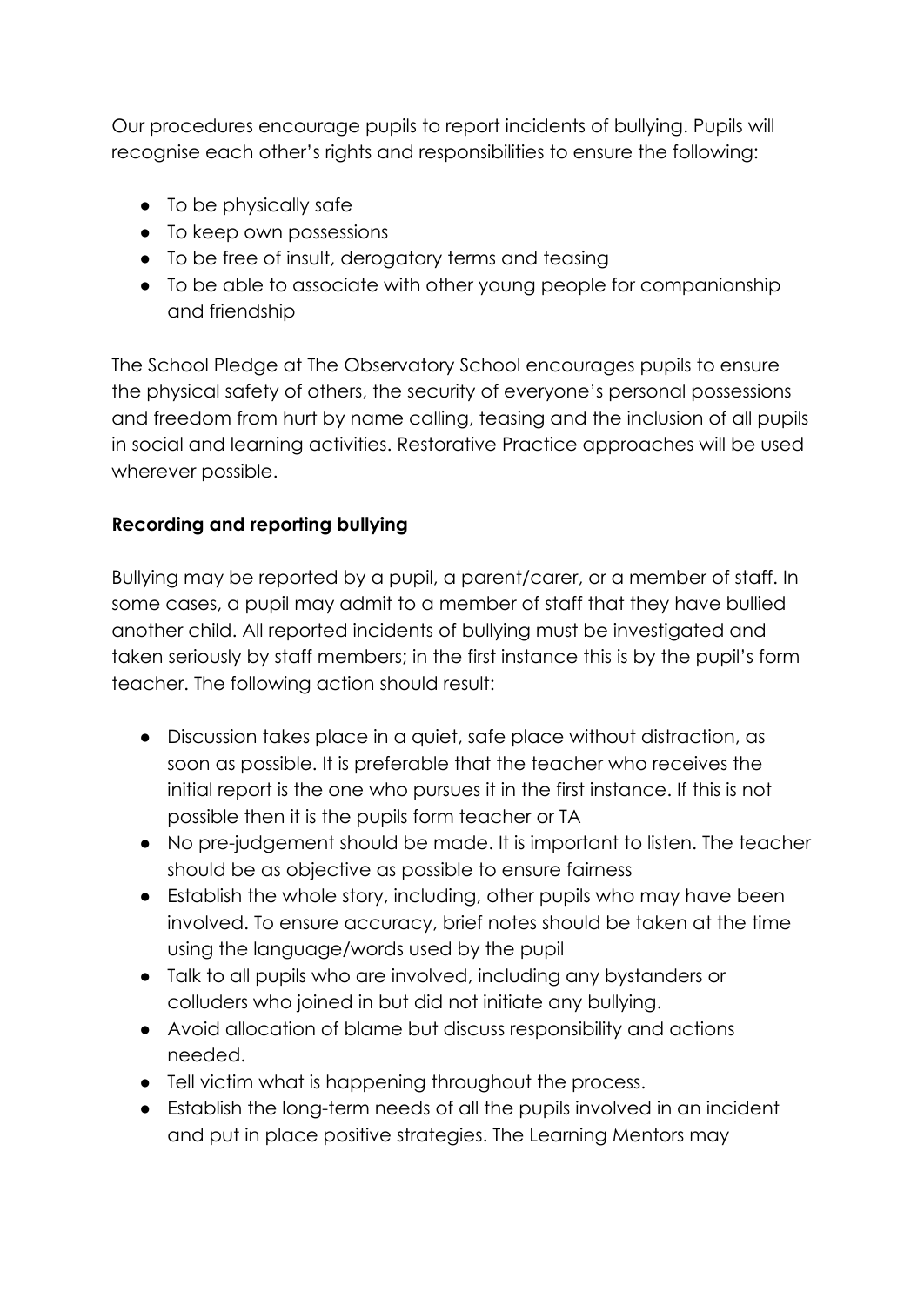become involved and will support victims of bullying and those who take part in bullying.

- Inform parents of all children involved of actions taken and ask for support. Offer further information for dealing with bullying
- Seek professional advice (if appropriate).
- Record the incident on Sleuth and MyConcern and monitor the situation to ensure successful outcome for all those involved. This will be the responsibility of the staff member reporting the incident and all staff should ensure when the incident is recorded the Head teacher and Deputy Head teacher are notified.
- The Head teacher and other appropriate members of staff will monitor the situation closely afterwards. Records of bullying are kept during the pupil's stay at the school.
- The school will act firmly and promptly where bullying is identified. The range of sanctions may include; discussions with parents and pupils, referral to senior staff, withdrawal of favoured activities, or exclusion.
- In extreme cases the Head Teacher may consider exclusion from school as a sanction. The Head teacher may contact external services,
- If the bullying includes racist or homophobic abuse the Head teacher must be informed and the incident will be recorded.
- The Governors will receive regular updates from the Head teacher through the Head teacher's report to governors/trustees once a term. The Chair of governors will be informed of any serious incidents of bullying.

### **Involving Parents**

Parents need clear information about the school's anti-bullying policy and procedures and how incidents will be dealt with. A copy of this policy, and the Behaviour Management Policy, may be sent to those involved so that no confusion occurs as to the process.

Parents have a crucial role to play by discouraging their children from using bullying type behaviour and also by being vigilant for the signs of bullying. Parents should inform the school whenever they have concerns about their child's well-being and should contact the Class Teacher, in the first instance, then the Head Teacher if their concerns are ongoing.